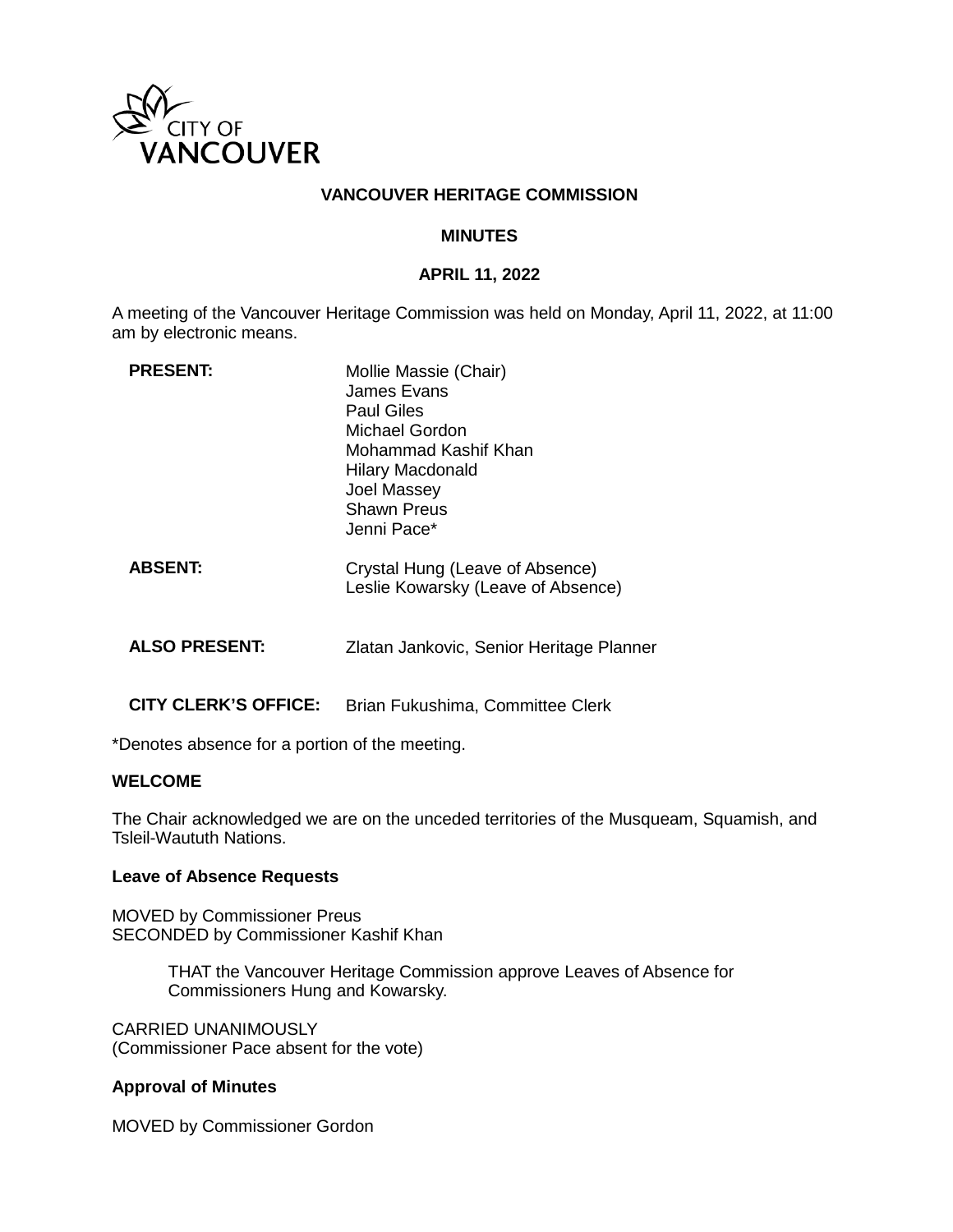### SECONDED by Commissioner Preus

THAT the Vancouver Heritage Commission approve the Minutes from the meeting of Monday, March 28, 2022, as circulated.

CARRIED UNANIMOUSLY (Commissioner Pace absent for the vote)

#### **1. 305-325 Main Street VHR 'C' (305 Main Street) DP-2021-00795**

Staff: James Boldt, Heritage Planner Ji-Taek Park, Development Planner Erica Tsang-Trinaistich, Project Coordinator Zlatan Jankovic, Senior Heritage Planner

Applicant: Marianne Amodio, Architect, MA+HG Architects Inc. Mark Shieh, Team Lead, Tomo Spaces Janice Abbott, Director/CEO, Atira Development Society Donald Luxton, Heritage Consultant, Donald Luxton and Associates John Atkin, Civic Historian

John Atkin and Marianne Amodio provided a presentation and subsequently responded to questions and comments.

Following discussion, it was

MOVED by Commissioner Gordon SECONDED by Commissioner Preus

> WHEREAS 305 Main Street, constructed in 1913 and listed as a "C" on the VHR, is part of the 305 – 325 Main Street development permit application (MAC), which also includes 307 Main Street built in 1908, the Imperial Theatre at 319 Main Street built in 1974, and 325 Main Street built in 1926;

THEREFORE BE IT RESOLVED THAT the Vancouver Heritage Commission supports the "living heritage" approach being taken on the 305-325 Main Street site to achieve both heritage and social housing goals;

FURTHER THAT the Vancouver Heritage Commission regrets the loss of the historic buildings on the site including the VHR "C" listed building at 305 Main Street and the building at 307 Main Street built in 1908;

FURTHER THAT the Vancouver Heritage Commission supports the replacement of the Imperial Theatre with a theatre amenity in a new building in celebration of the community's "living culture" and heritage; and regrets the loss of the Imperial Theatre.

CARRIED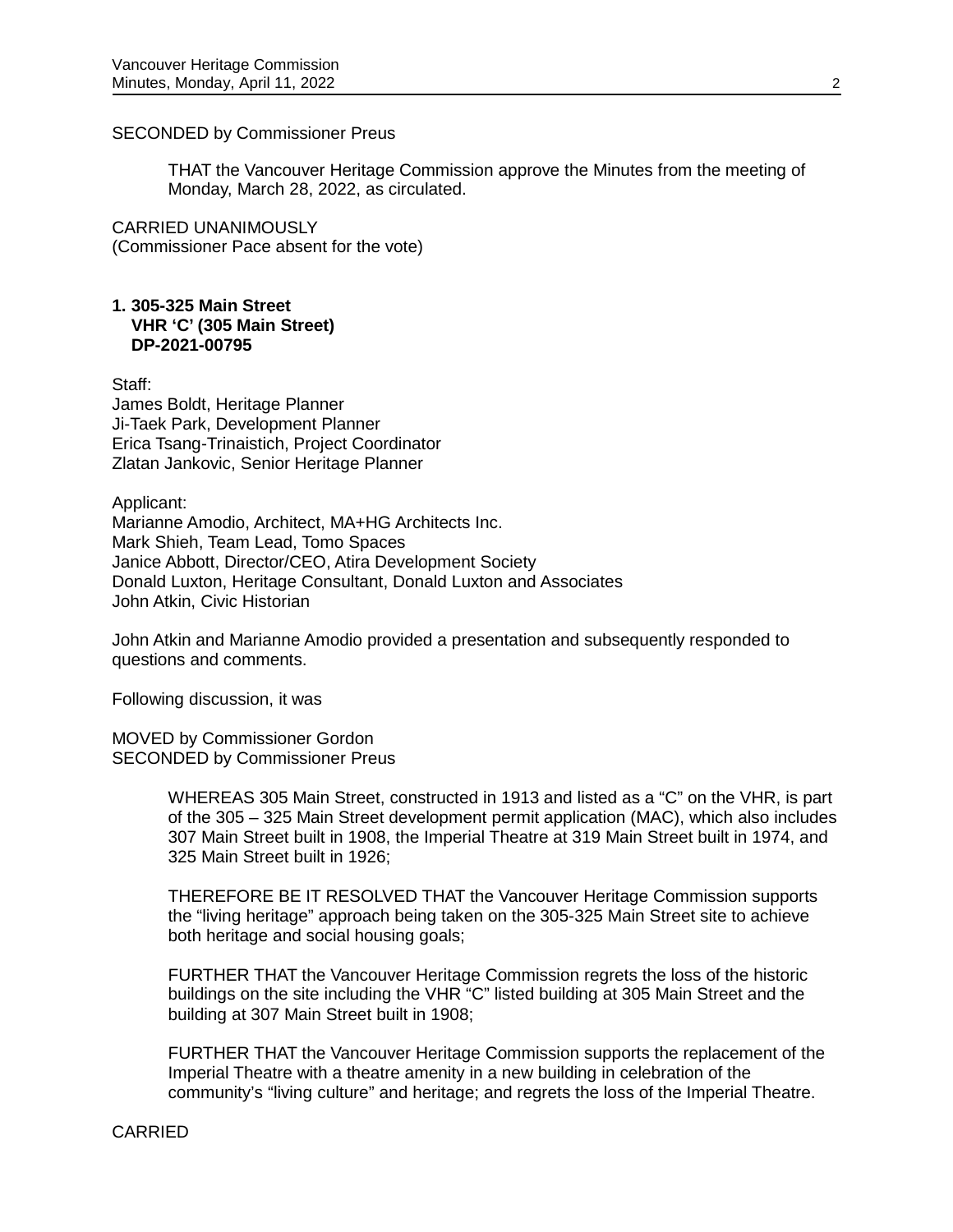(Commissioner Massey opposed; Commissioner Pace absent for the vote)

MOVED by Commissioner Preus SECONDED by Commissioner Macdonald

> THAT the Vancouver Heritage Commission supports the commemoration of the history of the 305-325 Main Street site through architectural design and references;

FURTHER THAT the Vancouver Heritage Commission requests further design development of the following matters:

- Recommend that the living heritage story be incorporated into the development.
- Recommend that the corner façade incorporate heritage elements of the buildings on the site.

## CARRIED

(Commissioner Massey opposed; Commissioner Pace absent for the vote)

## **2. Cultural Heritage Assets Management Plan**

Staff:

Belle Cheung, Senior Cultural Planner, Chinatown Transformation Team Co-lead Helen Ma, Seniors Planner, Chinatown Transformation Team Co-lead

Belle Cheung and Helen Ma presented on the Cultural Heritage Assets Management Plan and subsequently responded to questions and comments.

Following discussion, it was

MOVED by Commissioner Gordon SECONDED by Commissioner Kashif Khan

> THAT the Vancouver Heritage Commission endorse the Cultural Heritage Assets Management Plan strategic framework as presented, including its vision, mission, goals, and strategies.

CARRIED UNANIMOUSLY (Commissioner Pace absent for the vote)

## **3. Broadway Plan – Heritage Consultant Report and Draft Heritage Strategy**

Staff:

James Boldt, Heritage Planner Zlatan Jankovic, Senior Heritage Planner Zoe Acton, Broadway Plan John Grottenberg, Broadway Plan Chris Mah, Broadway Plan Matt Shillito, Broadway Plan

Consultants: James Burton, Birmingham & Wood Architects Sandra Moore, Birmingham & Wood Architects